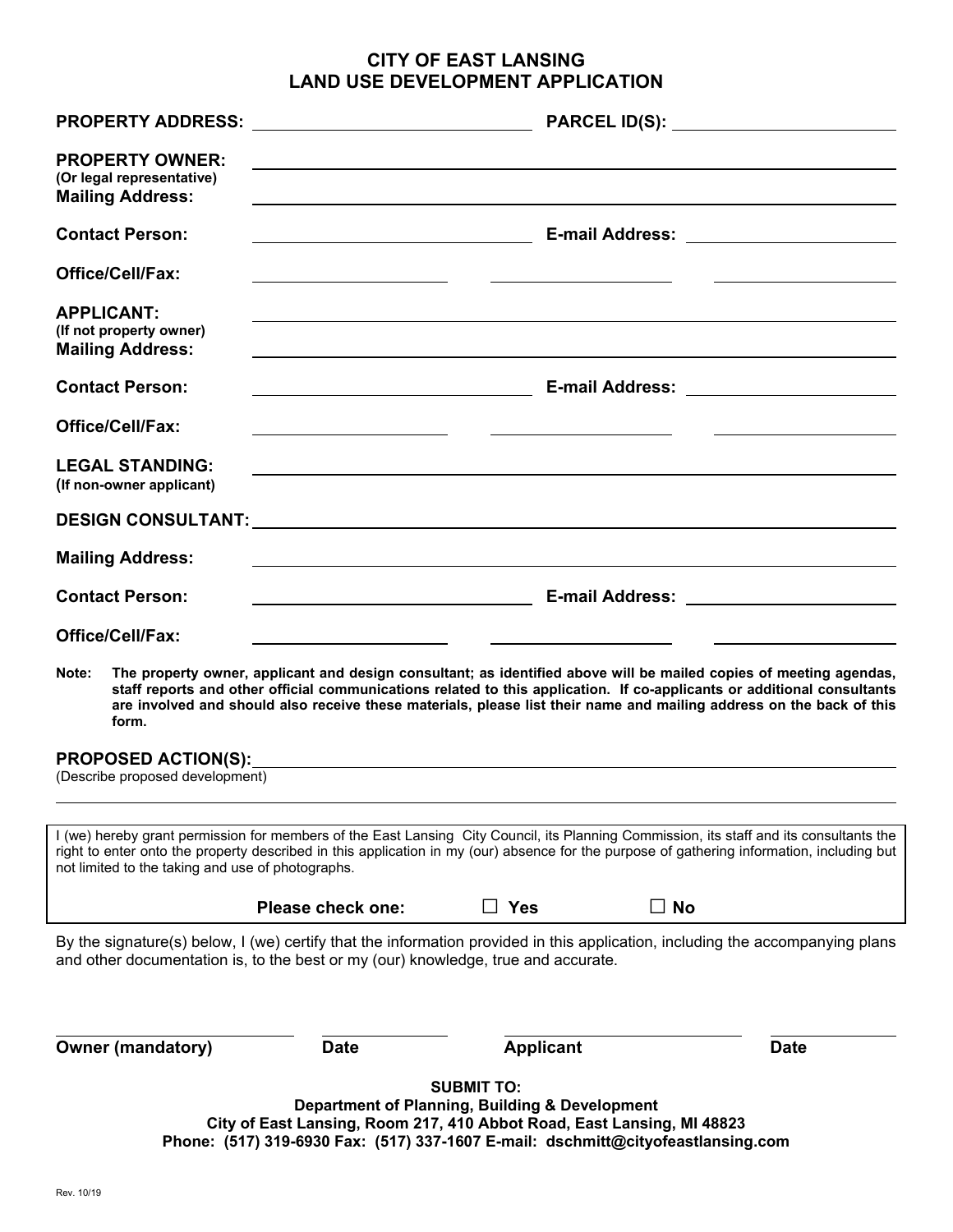# **CO-APPLICANTS OR ADDITIONAL CONSULTANTS:**

| Name:                                                                                                                                                        |                                                                                                           |                                                                                                                                                                        | Role:                                    |   |                                                                                                                                                                                                                                                                                                                                                                                                                                                                                                                                                                                                                                                |
|--------------------------------------------------------------------------------------------------------------------------------------------------------------|-----------------------------------------------------------------------------------------------------------|------------------------------------------------------------------------------------------------------------------------------------------------------------------------|------------------------------------------|---|------------------------------------------------------------------------------------------------------------------------------------------------------------------------------------------------------------------------------------------------------------------------------------------------------------------------------------------------------------------------------------------------------------------------------------------------------------------------------------------------------------------------------------------------------------------------------------------------------------------------------------------------|
| <b>Mailing Address:</b>                                                                                                                                      |                                                                                                           | and the control of the control of the control of the control of the control of the control of the control of the                                                       |                                          |   |                                                                                                                                                                                                                                                                                                                                                                                                                                                                                                                                                                                                                                                |
| <b>Contact Person:</b>                                                                                                                                       |                                                                                                           |                                                                                                                                                                        |                                          |   |                                                                                                                                                                                                                                                                                                                                                                                                                                                                                                                                                                                                                                                |
| Office/Cell/Fax:                                                                                                                                             |                                                                                                           | <u> 1989 - Johann Stoff, amerikansk politiker (d. 1989)</u>                                                                                                            |                                          |   |                                                                                                                                                                                                                                                                                                                                                                                                                                                                                                                                                                                                                                                |
| Name:                                                                                                                                                        | the contract of the contract of the contract of the contract of the contract of                           |                                                                                                                                                                        |                                          |   | Role: _________________________                                                                                                                                                                                                                                                                                                                                                                                                                                                                                                                                                                                                                |
| <b>Mailing Address:</b>                                                                                                                                      |                                                                                                           |                                                                                                                                                                        |                                          |   |                                                                                                                                                                                                                                                                                                                                                                                                                                                                                                                                                                                                                                                |
| <b>Contact Person:</b>                                                                                                                                       |                                                                                                           | <u> 1980 - Johann Barnett, fransk politiker (</u>                                                                                                                      |                                          |   | <b>E-mail Address:</b> E-mail Address:                                                                                                                                                                                                                                                                                                                                                                                                                                                                                                                                                                                                         |
| <b>Office/Cell/Fax:</b>                                                                                                                                      |                                                                                                           | <u> 1980 - Andrea Andrew Maria (h. 1980).</u>                                                                                                                          |                                          |   |                                                                                                                                                                                                                                                                                                                                                                                                                                                                                                                                                                                                                                                |
|                                                                                                                                                              |                                                                                                           | For Office Use:                                                                                                                                                        |                                          |   |                                                                                                                                                                                                                                                                                                                                                                                                                                                                                                                                                                                                                                                |
| APPROVAL NEEDED: $\Box$ Site Plan                                                                                                                            |                                                                                                           | <b>Special Use Permit</b>                                                                                                                                              | $\mathsf{L}$                             |   |                                                                                                                                                                                                                                                                                                                                                                                                                                                                                                                                                                                                                                                |
| Wetlands*: Y<br>N                                                                                                                                            | Flood Plain: Y                                                                                            | N                                                                                                                                                                      | <b>Historic District: Y</b>              | N | DDA: Y<br>N                                                                                                                                                                                                                                                                                                                                                                                                                                                                                                                                                                                                                                    |
| Note:                                                                                                                                                        | more other City boards or commissions will likely be required and may affect the overall review schedule. |                                                                                                                                                                        |                                          |   | If the application involves property which falls within any of the above designated special areas, review by one or                                                                                                                                                                                                                                                                                                                                                                                                                                                                                                                            |
| <b>MATERIALS SUBMITTED:</b>                                                                                                                                  |                                                                                                           |                                                                                                                                                                        |                                          |   |                                                                                                                                                                                                                                                                                                                                                                                                                                                                                                                                                                                                                                                |
| $(24" \times 36")$                                                                                                                                           | 5 Full-Sized Sets Drawings                                                                                | $(11" \times 17"$ or smaller)                                                                                                                                          | 1 Reduced Set Drawings                   |   | Descriptive Text<br>$(8 \frac{1}{2}$ " x 14" or smaller)                                                                                                                                                                                                                                                                                                                                                                                                                                                                                                                                                                                       |
| Landscape Plan                                                                                                                                               | <b>Topographic Survey</b><br>Proposed Site Plan<br><b>Preliminary Utility Plan</b>                        | Parking Plan<br>$\overline{\phantom{a}}$<br><b>Building Floor Plan(s)</b><br><b>Building Elevations</b><br><u> 1999 - Johann Barnett, f</u><br><b>Land Use Summary</b> |                                          |   | Wetland Verification*<br><b>Draft Mitigation Plan</b><br><b>Environmental Checklist</b>                                                                                                                                                                                                                                                                                                                                                                                                                                                                                                                                                        |
|                                                                                                                                                              | Public Art Req. Supplement                                                                                |                                                                                                                                                                        |                                          |   |                                                                                                                                                                                                                                                                                                                                                                                                                                                                                                                                                                                                                                                |
|                                                                                                                                                              | *Wetland Assessments and Boundaries must be verified by the City Engineer                                 |                                                                                                                                                                        |                                          |   | Other:                                                                                                                                                                                                                                                                                                                                                                                                                                                                                                                                                                                                                                         |
|                                                                                                                                                              |                                                                                                           |                                                                                                                                                                        |                                          |   | Fee Total: \$_______________Check No: ________________Date: _______________Received By: ____________                                                                                                                                                                                                                                                                                                                                                                                                                                                                                                                                           |
| application.                                                                                                                                                 |                                                                                                           | <b>PRELIMINARY REVIEW SCHEDULE</b>                                                                                                                                     |                                          |   | The schedule below reflects the standard review process outlined in the Zoning Code and in the Planning Commission's By-<br>laws. It may be necessary for the Planning Commission and/or the City Council to defer action on the application to one or<br>more subsequent meetings to gather further information or to accommodate additional review and debate. Where wetlands<br>are present, the Planning Commission cannot take final action until the Commission on the Environment has first reviewed it.<br>The owner, applicant and their design assistants will be advised in advance of any change(s) in the meeting schedule on the |
|                                                                                                                                                              |                                                                                                           | <b>Wednesday:</b>                                                                                                                                                      |                                          |   | Tuesday:                                                                                                                                                                                                                                                                                                                                                                                                                                                                                                                                                                                                                                       |
|                                                                                                                                                              |                                                                                                           |                                                                                                                                                                        |                                          |   |                                                                                                                                                                                                                                                                                                                                                                                                                                                                                                                                                                                                                                                |
| <b>Planning Commission Action:</b><br><u> 1990 - John Stein, mars and de Branch and de Branch and de Branch and de Branch and de Branch and de Branch an</u> |                                                                                                           |                                                                                                                                                                        | City Council Action: ___________________ |   |                                                                                                                                                                                                                                                                                                                                                                                                                                                                                                                                                                                                                                                |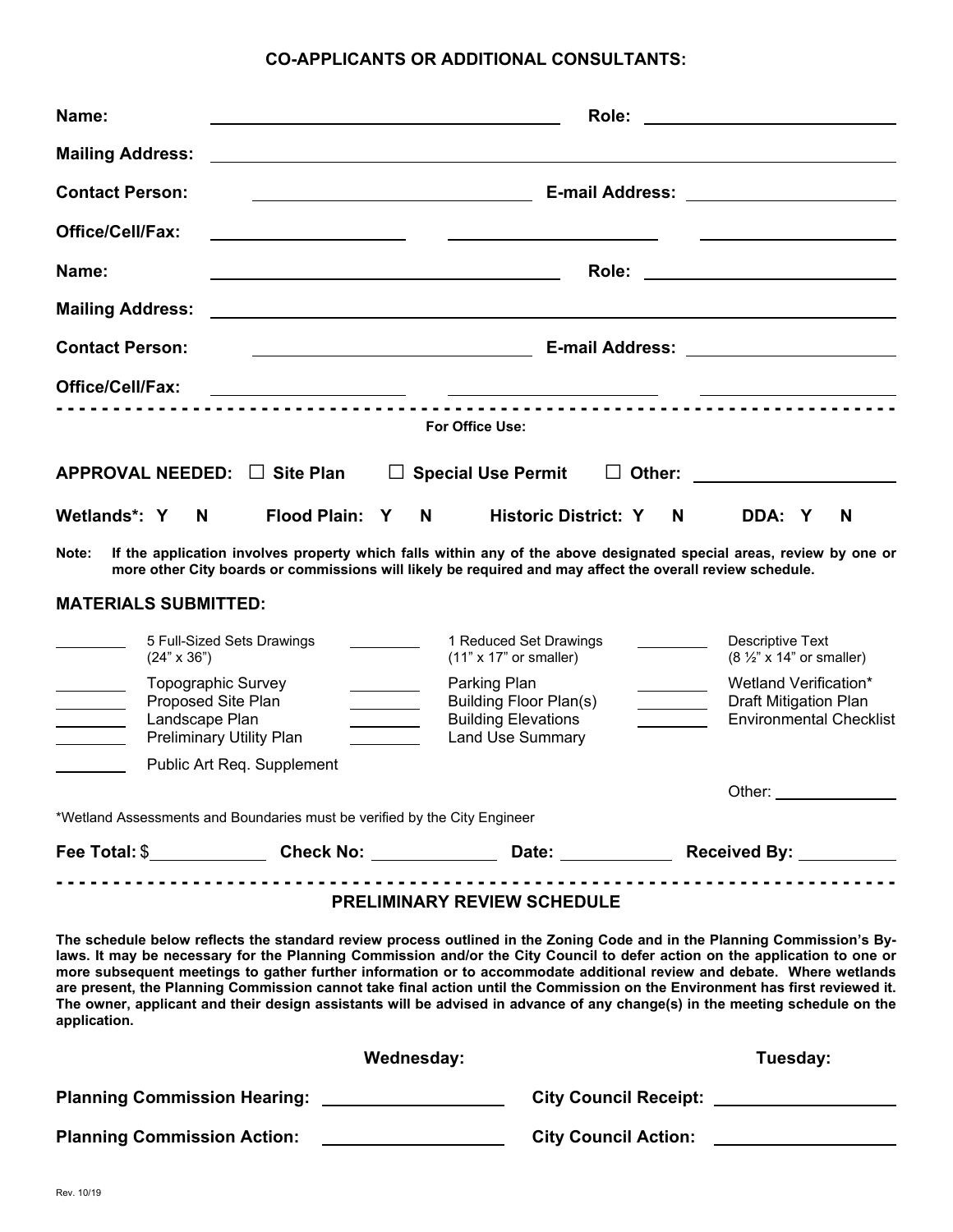### **Land Use Summary Information**

(Required to be submitted as part of application)

| <b>Application:</b>                                                                                                                  |                                                                                           |                                  |
|--------------------------------------------------------------------------------------------------------------------------------------|-------------------------------------------------------------------------------------------|----------------------------------|
| <b>Existing Site Conditions</b>                                                                                                      | Acreage                                                                                   | <b>Square Footage</b>            |
| <b>Total Site Area</b>                                                                                                               |                                                                                           |                                  |
| Net Site Area                                                                                                                        |                                                                                           |                                  |
| <b>Wetland Area</b>                                                                                                                  |                                                                                           |                                  |
| <b>Proposed Site Conditions</b><br><b>Building Coverage (all structures)</b>                                                         | <b>Square Footage</b>                                                                     | <b>Percent of Site</b>           |
| Roads, driveways and parking spaces                                                                                                  |                                                                                           |                                  |
| Sidewalks, patios, other impervious surfaces                                                                                         |                                                                                           |                                  |
| <b>Total Ground Coverage</b>                                                                                                         |                                                                                           |                                  |
| Wetland area to be preserved                                                                                                         |                                                                                           |                                  |
| Wetland area to be filled or drained                                                                                                 |                                                                                           |                                  |
| Proposed wetland mitigation area                                                                                                     |                                                                                           |                                  |
|                                                                                                                                      |                                                                                           |                                  |
|                                                                                                                                      | <b>Proposed Development Parameters</b>                                                    |                                  |
| <b>Nonresidential Uses</b>                                                                                                           | <b>Gross Floor Area</b>                                                                   | <b>Net Floor Area</b>            |
| <b>Total Floor Area</b>                                                                                                              |                                                                                           |                                  |
| <b>Basement</b>                                                                                                                      |                                                                                           |                                  |
| <b>First Floor</b>                                                                                                                   |                                                                                           |                                  |
| Second Floor                                                                                                                         |                                                                                           |                                  |
| <b>Other Floors</b>                                                                                                                  |                                                                                           |                                  |
| <b>Other Elements</b>                                                                                                                |                                                                                           |                                  |
| <b>Residential Uses</b><br><b>Efficiency Units</b>                                                                                   | <b>Total Number</b>                                                                       | <b>Average Floor Area</b>        |
| One-Bedroom Units                                                                                                                    | <u> 1980 - Andrea Andrew Maria (h. 1980).</u>                                             |                                  |
| <b>Two-Bedroom Units</b>                                                                                                             |                                                                                           |                                  |
| <b>Three-Bedroom Units</b>                                                                                                           |                                                                                           |                                  |
| <b>Other Units</b>                                                                                                                   | the control of the control of the control of the control of the control of the control of |                                  |
| <b>Total Number Parking Spaces Provided</b>                                                                                          |                                                                                           |                                  |
| Total Spaces ___________                                                                                                             |                                                                                           | Barrier-Free Spaces ____________ |
| Prepared by:<br><u> Alexandria de la contrada de la contrada de la contrada de la contrada de la contrada de la contrada de la c</u> | Date:                                                                                     |                                  |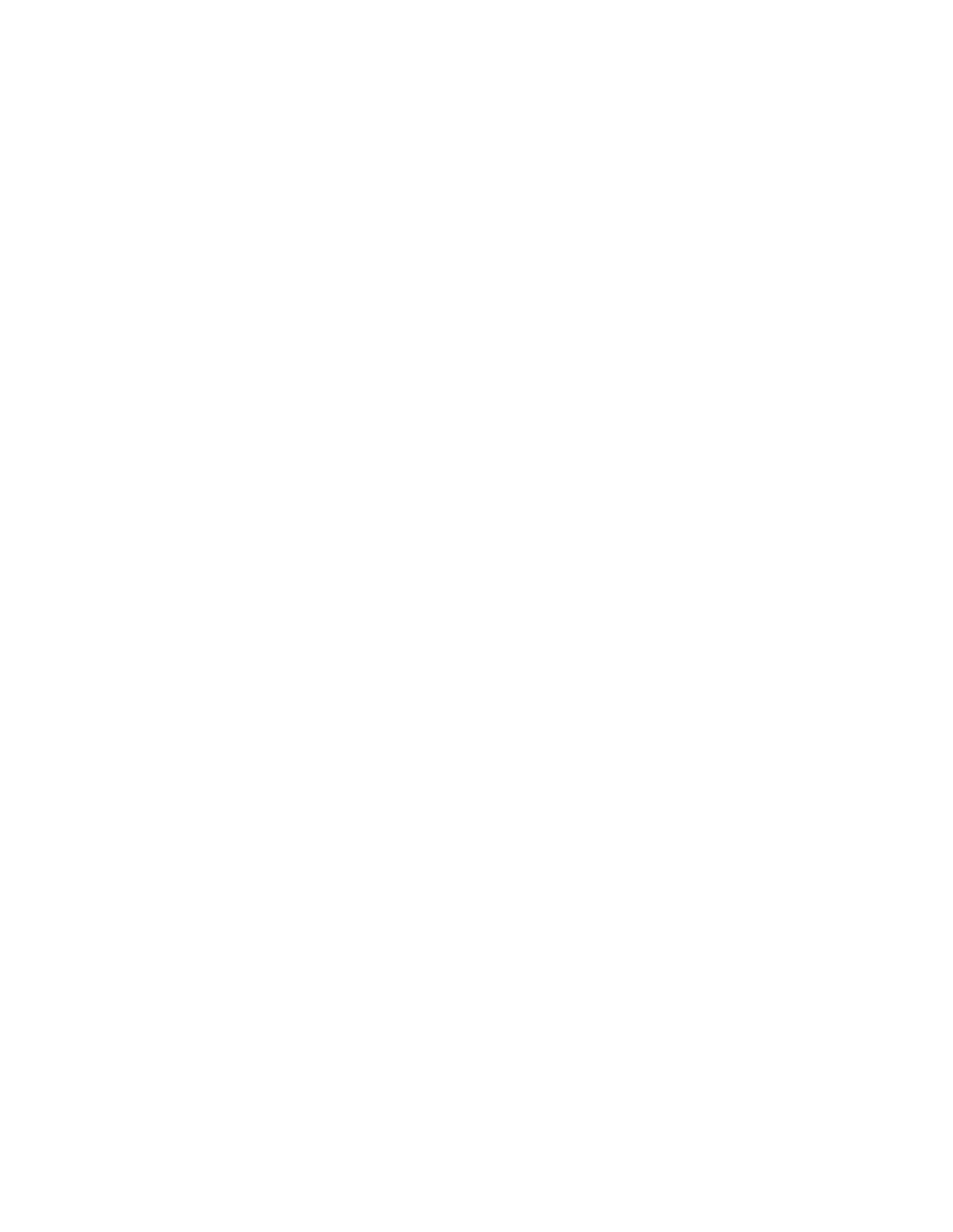#### **CITY OF EAST LANSING ENVIRONMENTAL PERMITS CHECKLIST**

(To be submitted as part of application as applicable)

|    |                   |     | <b>PROPERTY ADDRESS:</b>                                                           | PARCEL ID(S): The contract of the contract of the contract of the contract of the contract of the contract of the contract of the contract of the contract of the contract of the contract of the contract of the contract of                                                                                                                                                                                                                                                                                                                            |
|----|-------------------|-----|------------------------------------------------------------------------------------|----------------------------------------------------------------------------------------------------------------------------------------------------------------------------------------------------------------------------------------------------------------------------------------------------------------------------------------------------------------------------------------------------------------------------------------------------------------------------------------------------------------------------------------------------------|
|    |                   |     | <b>PROPERTY OWNER:</b><br>(Or its legal representative)<br><b>Mailing Address:</b> |                                                                                                                                                                                                                                                                                                                                                                                                                                                                                                                                                          |
|    |                   |     | <b>Contact Person:</b>                                                             | <b>E-mail Address:</b> E-mail Address:                                                                                                                                                                                                                                                                                                                                                                                                                                                                                                                   |
|    |                   |     | <b>Office/Cell/Fax Nos.:</b>                                                       |                                                                                                                                                                                                                                                                                                                                                                                                                                                                                                                                                          |
|    | <b>APPLICANT:</b> |     | (If not property owner)<br><b>Mailing Address:</b>                                 |                                                                                                                                                                                                                                                                                                                                                                                                                                                                                                                                                          |
|    |                   |     | <b>Contact Person:</b>                                                             | <b>E-mail Address:</b>                                                                                                                                                                                                                                                                                                                                                                                                                                                                                                                                   |
|    |                   |     | <b>Office/Cell/Fax Nos.:</b>                                                       |                                                                                                                                                                                                                                                                                                                                                                                                                                                                                                                                                          |
|    | Signature:        |     |                                                                                    | Date:                                                                                                                                                                                                                                                                                                                                                                                                                                                                                                                                                    |
|    |                   |     |                                                                                    | Instructions: Circle (Y/N) the items that may pertain to your project or facility; then contact the office(s) listed to<br>determine specific requirements. Return a copy of this checklist to the Department of Planning & Community<br>Development as part of your project or development submittal – even if the approvals have not yet been obtained. This list<br>includes the most common permits and approvals related to waster, water quality, and air quality. Other permits and<br>approvals, including City approvals may also be necessary. |
|    |                   |     |                                                                                    | 1. Y N Will the project involve the discharge of any type of wastewater to a storm sewer, drain, lake, wetland, or<br>other surface water? Contact: MDEQ/Water Bureau @ (517) 335-4176.                                                                                                                                                                                                                                                                                                                                                                  |
| 2. | Y N               |     | @ (517) 335-2690.                                                                  | Will the project involve the direct or indirect discharge of waste, waste effluent, wastewater, pollutants, and/or<br>cooling water into the groundwater or on the ground? Contact: MDEQ/Waste & Hazardous Materials Division                                                                                                                                                                                                                                                                                                                            |
| 3. |                   | Y N |                                                                                    | Will the project involve construction or alteration of any sewage collection or treatment facility? Contact:<br>MDEQ/Water Bureau @ (517) 335-4176. For facilities discharging to surface waters, Contact: MDEQ/Water<br>Division @ (517) 335-4176. For facilities discharging to groundwater, Contact: MDEQ/Waste & Hazardous<br>Materials Division @ (517) 335-2690.                                                                                                                                                                                   |
| 4. |                   | Y N |                                                                                    | Will the project or facility store or use chemicals, petroleum products, or salt? Depending on the type of<br>substance, secondary containment and a Pollution Incident Prevention Plan (PIPP) may be required.<br>Contact: MDEQ/Waste & Hazardous Materials Division @ (517) 335-2690 and Ingham County Health<br>Department/ Environmental Health Division @ (517) 887-4312.                                                                                                                                                                           |
| 5. |                   | Y N |                                                                                    | Will the project involve the installation, operation, or removal of an underground or above ground storage<br>tank containing a petroleum product or hazardous substance? Contact: MDEQ/Waste & Hazardous<br>Materials Division @ (517) 335-2690.                                                                                                                                                                                                                                                                                                        |
| 6. |                   |     |                                                                                    | Y N Will the project involve liquefied petroleum gas storage tanks or container filling stations? Contact:<br>MDEQ/Waste & Hazardous Materials Division @ (517) 335-2690.                                                                                                                                                                                                                                                                                                                                                                                |
| 7. |                   | Y N |                                                                                    | Does the project involve the installation of a compressed natural gas dispensing station with storage?<br>Contact: MDEQ/Waste & Hazardous Materials Division @ (517) 335-2690.                                                                                                                                                                                                                                                                                                                                                                           |
| 8. |                   | Y N | Division @ (517) 335-2690.                                                         | Will the project involve the generation of hazardous waste? Contact: MDEQ/Waste & Hazardous Materials                                                                                                                                                                                                                                                                                                                                                                                                                                                    |
|    |                   |     |                                                                                    |                                                                                                                                                                                                                                                                                                                                                                                                                                                                                                                                                          |

**9. Y N** Will the project involve the on-site treatment, storage, or disposal of hazardous waste? **Contact**: MDEQ/Waster & Hazardous Materials Division @ (517) 335-2690.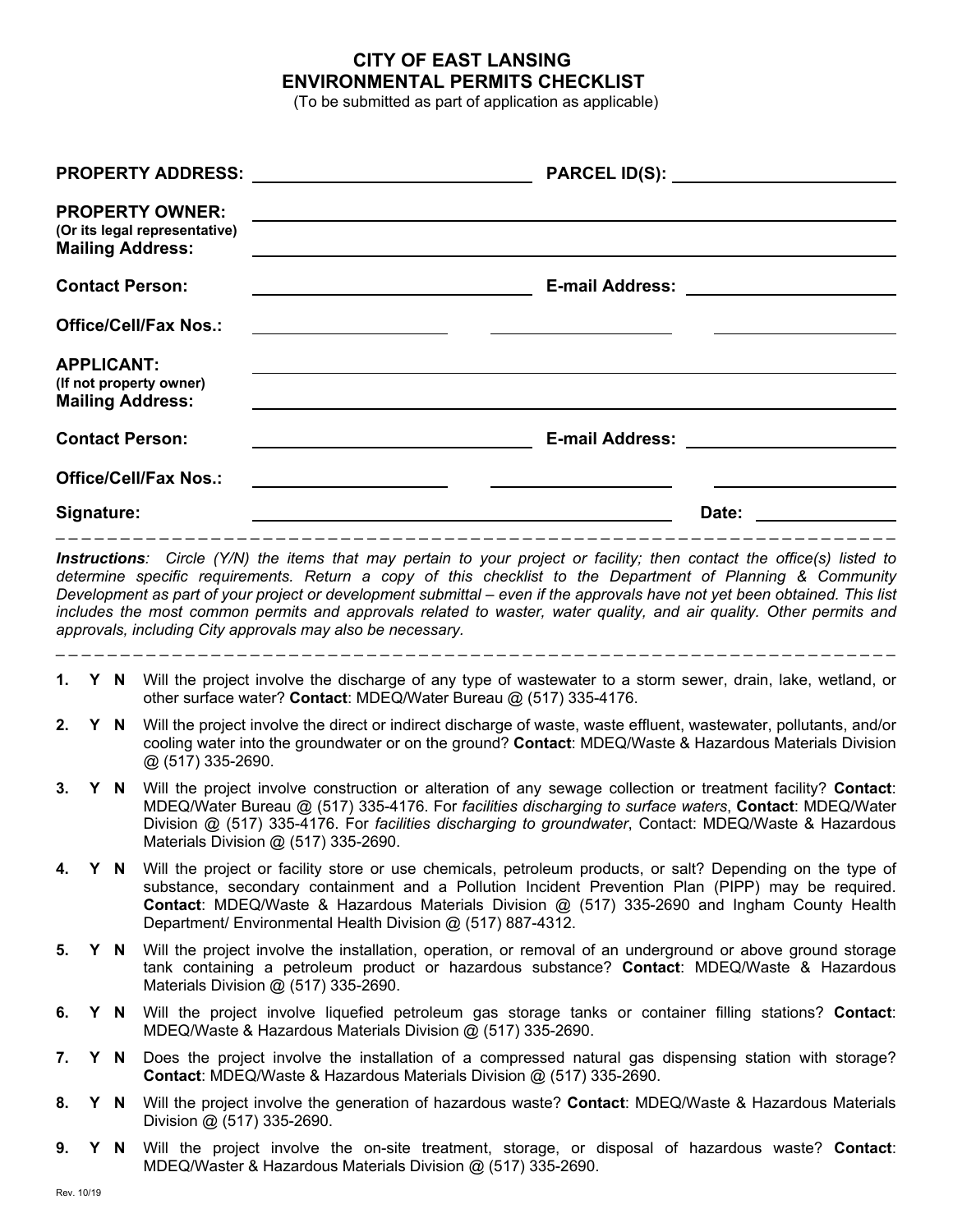- **10. Y N** Will the project involve the transport of hazardous waste or non-hazardous liquid industrial waste? **Contact**: MDEQ/Waste & Hazardous Materials Division @ (517) 335-2690.
- **11. Y N** Will the project involve landfilling, transferring or processing solid non-hazardous wastes on site? **Contact**: MDEQ/Waste & Hazardous Materials Division @ (517) 335-2690.
- **12. Y N** Will the project involve the installation, construction, reconstruction, relocation, or alteration of any process or process equipment (including air pollution control equipment) which has the potential to emit air contaminants? **Contact**: MDEQ/Air Quality Division @ (517) 373-7023.
- **13. Y N** Will the project or facility involve the storage, mixing, or distribution of pesticides or fertilizers in bulk quantities? **Contact**: Michigan Department of Agriculture/Region 6 Pesticide & Plant Pest Management Division @ (517) 335-1830.
- **14. Y N** Will the project involve a manmade change in the natural cover (land clearing) and/or topography of land, such as cut/fill activities that may contribute to soil erosion/sedimentation? **Contact**: Ingham County Drain Commissioner @ (517) 676-8395; City of East Lansing Engineering Department @ (517) 337-9459; and MDEQ/Land & Water Management Division @ (517) 373-1170.
- **15. Y N** Will the project involve dredging, filling, or construction in, across, or under a river, stream, creek, ditch, drain, lake, pond, swamp, wetland(s), or floodplain? **Contact**: MDEQ/Land & Water Management Division @ (517) 373-1170; City of East Lansing Engineering Department @ (517) 337-9459; and Federal Emergency Management Agency @ (800) FEMA-MAP.
- **16. Y N** Will the project involve any dredging proposed within 500 feet of a lake, river, stream, creek, or ditch? **Contact**: MDEQ/Land & Water Management Division @ (517) 373-1170.
- **17. Y N** Will an on-site wastewater treatment system or septic system be installed?

 For *subsurface sanitary sewage disposal in quantities equal to or greater than 10,000 gallons per day*. **Contact**: MDEQ/Waste & Hazardous Materials Division @ (517) 335-2690.

 For *subsurface disposal of sanitary sewage in quantities of 6,000 to 10,000 gallons per day*: In addition to obtaining a construction permit from the Ingham County Health Department, submit a state wastewater discharge notification form. Flow monitoring and reporting are required. **Contact**: MDEQ/Waste & Hazardous Materials Division @ (517) 335-2690.

 For *industrial or commercial wastewater (other than sanitary sewage) in any quantity*. **Contact**: MDEQ/Waste & Hazardous Materials Division @ (517) 335-2690.

- **18. Y N** Will the project involve construction of a water supply well or extension of a water supply service from an existing water system? **Contact**: MDEQ/Water Bureau @ (517) 335-4176.
- **19. Y N** Are there out-of-service wells, abandoned wells, or cisterns on the site? (drinking water, irrigation & monitoring wells). **Contact**: MDEQ/Water Bureau @ (517) 335-4176; Ingham County Health Department/Environmental Health Division @ (517) 887-4312; and City of East Lansing Engineering Department @ (517) 337-9459.
- **20. Y N** Will the project involve a subdivision or site condominium project utilizing individual on-site subsurface disposal systems or individual wells? **Contact**: Ingham County Health Department/Environmental Health Division @ (517) 887-4312.
- **21. Y N** Will the project involve the on-site storage of sanitary sewage prior to transport and disposal off-site (pump and haul)? **Contact**: MDEQ/Waste & Hazardous Materials Division @ (517) 335-2690.
- 22. Y N Has the site/facility ever been subject to a remedial action, limited closure, or other environmental cleanup response under Part 201, Natural Resources and Environmental Protection Act (NREPA)? Is the property currently subject to a response action? Has a Baseline Environmental Assessment (BEA) been completed for the property? **Contact**: MDEQ/Remediation & Redevelopment Division @ (517) 373-9837 and/or MDEQ/Waste & Hazardous Materials Division @ (517) 335-2690.
- **23. Y N** Will the project involve the installation of a seawall or bulkhead? **Contact**: MDEQ/Land & Water Management Division @ (517) 373-1170 and City of East Lansing Engineering Department @ (517) 337-9459.

**Notes:** 

- a. For assistance with permits and approvals from the Michigan Department of Environmental Quality (MDEQ), including coordination among MDEQ divisions, contact the Permit Coordination Unit at (517) 373-1323.
- b. For assistance on environmental issues at the MDEQ, contact the Environmental Assistance Center at (800) 662-9278
- c. For Spill/Release Reporting to the MDEQ, call (517) 373-8481.
- d. For pollution emergencies, call the MDEQ at (800) 292-4706 in Michigan and (517) 373-7660 outside of Michigan.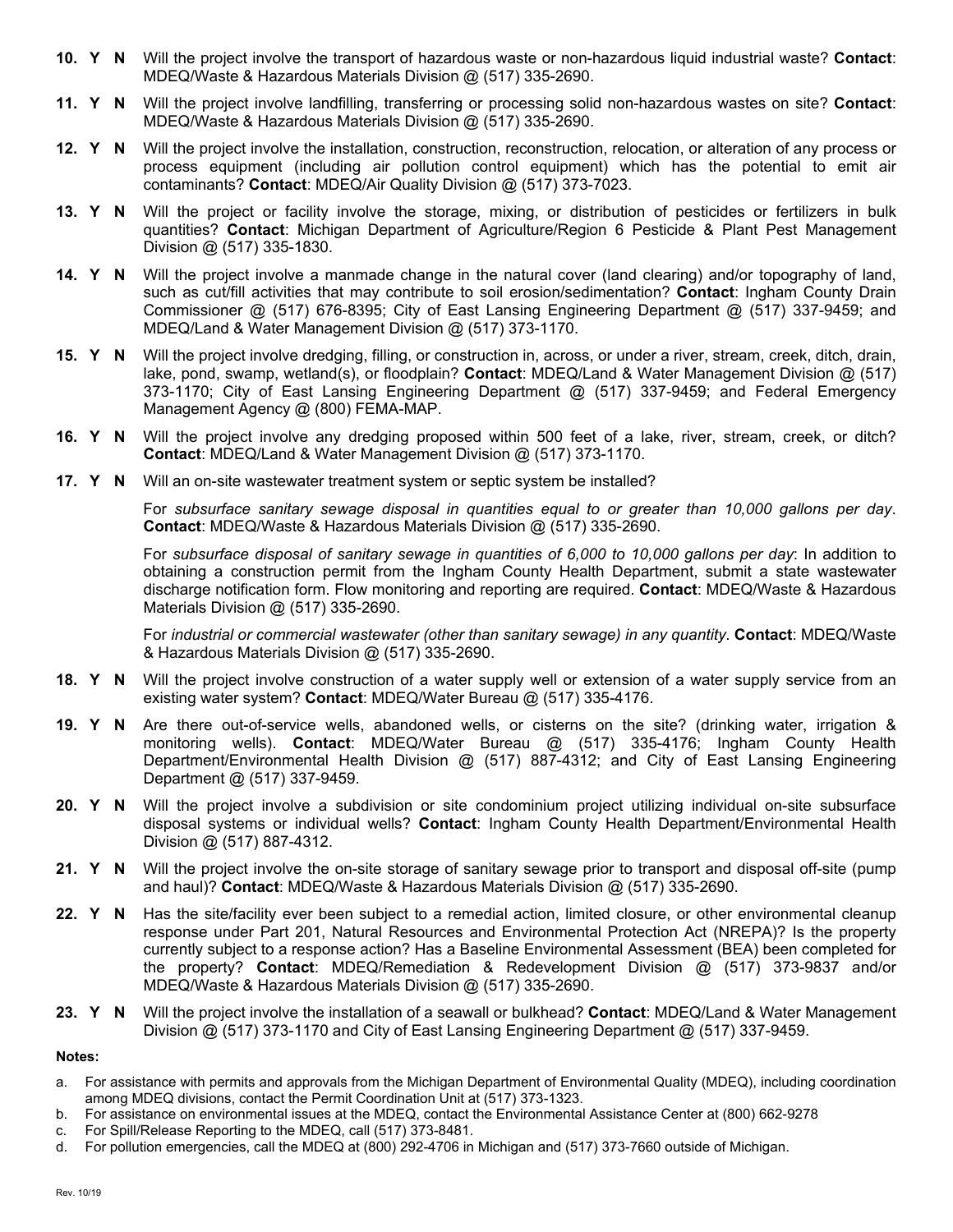# **East Lansing Zoning Code, Section 50-37 Application Materials for Site Plan Approval**

(To be submitted as part of application as applicable)

Each application shall include sufficient information and detail to determine if the proposed development meets applicable standards of review under the Zoning Code and other applicable standards. The information shall be prepared by persons with applicable competencies so that the city may rely on its accuracy and feasibility. Applications shall be submitted to the Department of Planning and Community Development.

Plan submission requires **five (5) full sets** of plans, no larger than 24" x 36" in size, and **one (1) full set** of plans reduced to 11" x 17" or smaller. Plan documents must be accurate and legible, drawn to a designated scale and dimensioned as appropriate to enable staff to determine compliance with relevant Code standards. Plans depicting the overall site should be prepared at the largest scale possible, a scale of one inch equal to no more than 100 feet. Floor plans and building elevations shall be drawn at no less than one-eighth inch equal to one foot.

Each submission also must include a completed application form, the required written information, a signed copy of this checklist, a signed copy of the environmental permits checklist, and the required application fee, made payable to the City of East Lansing. Any variations from these submission requirements must be approved by the Zoning Administrator. The application shall typically include the following drawings and information, as may be relevant to the nature of the application and the city's review requirements:

(1) **A site plan**, as defined in section 50-9 of the Zoning Code, showing:

 the proposed size and location of buildings, parking and access facilities, free-standing signs and other improvements to be constructed or installed on the site, and the proposed use and treatment of other areas on the site. The site plan shall be clearly dimensioned to show the setbacks of buildings and parking areas, the separation between buildings and parking areas, the height of buildings, the width of roadways and driveways, the size of parking spaces, and other elements of the site plan as necessary to ensure the site plan complies with the applicable dimensional standards of the Code.

- (2) **An existing topographic survey and boundary description** of the site, drawn at the same scale as the site plan, showing the following existing conditions:
- □ a. Exact dimensions and size of the site and any easements, rights-of-way or other physical encumbrances on the site;
- b. Location, size, and composition of all existing buildings, paved areas and other improvements;
- □ c. Existing ground contours at two-foot intervals or less, indicating the direction of surface drainage flow, and the type of surface soils present;

 $\square$  d. Location and species of all existing individual trees which have a diameter (d.b.h.) of four inches or more, or where significant clusters of trees and shrubs are present, the location and general composition of such clusters, and an indication of which individual trees or tree clusters will be removed or retained;

- □ e. Location and boundaries of water bodies, including, but not limited to rivers, streams, lakes, ponds, marshes, city or county drains and manmade surface drainage ways;
- $\square$  f. Where wetland of any size may be present, as indicated on the city's wetland inventory map, a report prepared by a qualified wetland consultant which verifies the presence of any wetland, establishes the boundary of any wetland, describes the character and quality of any wetland, and indicates if any wetland may be regulated by the state or protected by Chapter 49 of the City Code (this requirement may be waived by the city engineer where it is clearly evident that the proposed site changes would not disturb any wetland on the property);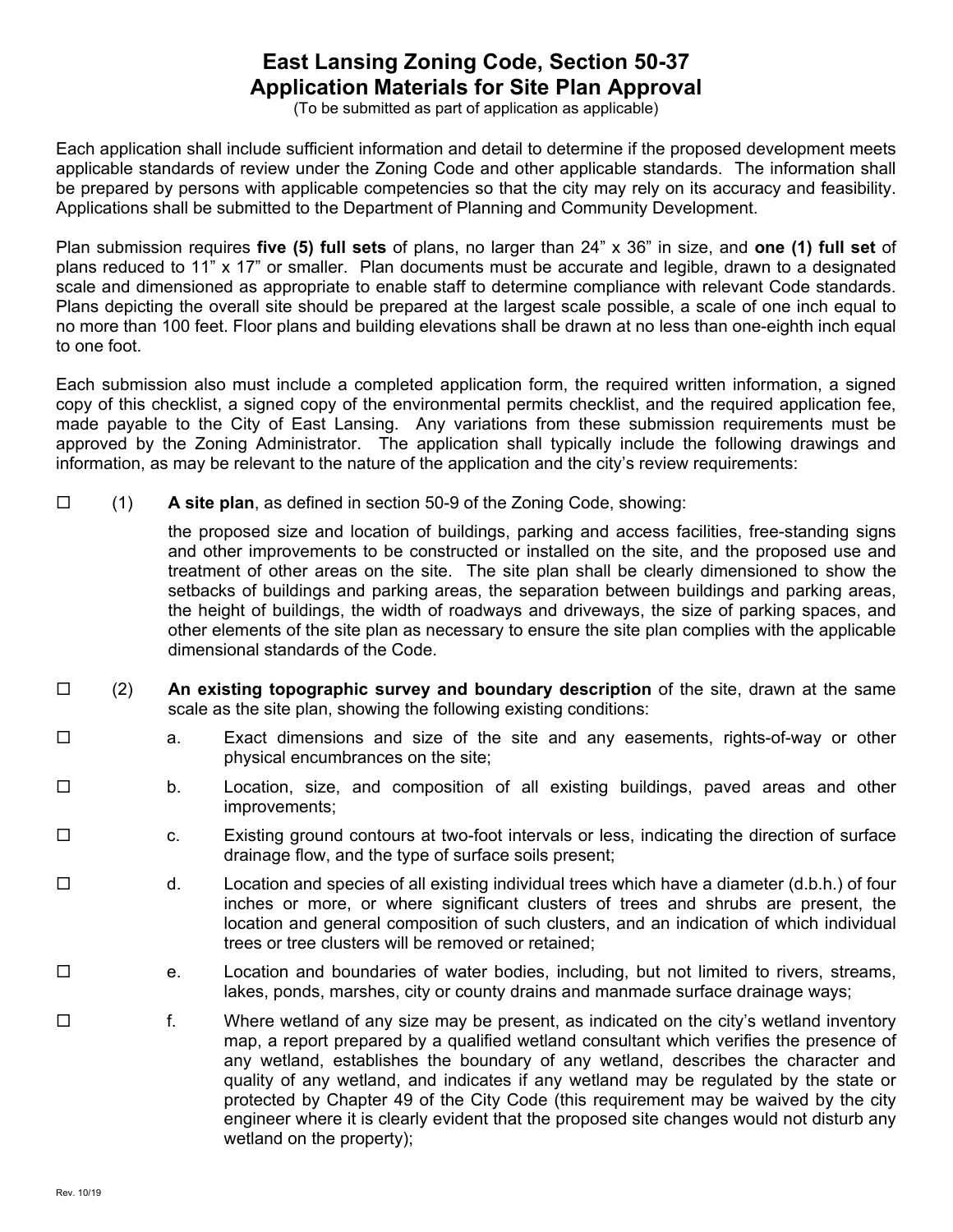- □ g. The boundary and elevation of areas of special flood hazard and floodways, as defined in chapter 18 of the City Code;
- $\square$  h. Location and size of all existing utility lines, manholes, catch basins, and fire hydrants on or near the site which may be used to serve the site;
- i. Delineation of areas on the site which are known or suspected to be environmentally contaminated, together with a report on the status of cleanup or closure.
- (3) **A proposed landscape plan** which, at a minimum, conforms to the requirements of section 50- 840 of the Zoning Code, drawn at the same scale as the site plan or larger, showing: the location and size of areas to be landscaped; the type, size and placement of plant materials to be installed; the type, size and location of existing trees and significant clusters of trees or shrubs to be preserved; the location and height of proposed earth berms; and the size and design of fences or other screens to be erected. For clarity, detailed plans drawn at a larger scale than the site plan may be submitted to show the typical design and treatment of similar landscaped areas and fencing. Must be sealed by a Landscape Architect.
- (4) **Proposed preliminary engineering plans**, drawn at the same scale as the site plan or larger, showing the following proposed conditions:
- $\square$  a. Ground contours at two-foot intervals or less, indicating the direction of surface drainage flow;
- □ b. Ground and floor elevations of buildings and other site improvements drawn to two decimal places;
- □ c. Location, dimensions and composition of roadways, driveways, curb cuts, parking and access facilities, curbing and sidewalks;
- d. Location and size of public utility connections, fixtures and easements;
- □ e. Stormwater management plan including the design of sewers, outlets, and retention or detention ponds, with sufficient data regarding site runoff estimates and off-site drainage patterns to permit review of the feasibility and permanence of drainage detention and/or retention as well as the impact on local surface and groundwater;
- □ f. Location and delineation of any wetland that would be disturbed and the location, existing character and proposed treatment of any proposed mitigation sites;
- □ g. Location and screening of exterior trash storage facilities;
- $\square$  h. Type, height and placement of exterior light fixtures, including fixtures mounted on poles and on buildings;
- $\square$  i. Location and status of any floor drains in existing or proposed structures on the site, indicating the point of discharge for all drains and pipes;
- j. Location of any on-site wastewater collection, treatment and disposal system;
- □ bythe k. Location of existing and proposed public and private drinking water wells, monitoring wells, irrigation wells, test wells or wells used for industrial processes;
- l. Inventory of hazardous substances to be stored, used or generated on-site, in a format acceptable to the local fire marshal (including CAS numbers);
- □ m. Descriptions of type of operations proposed for the property with drawings showing size, location, and description of any proposed interior or exterior areas for storing, using, loading or unloading hazardous substances, hazardous wastes, and/or polluting materials;
- □ 1. Description and location for any existing or proposed above ground and below ground storage facilities;
- □ **b.** Completed environmental permits checklist on the form provided by the planning and zoning official.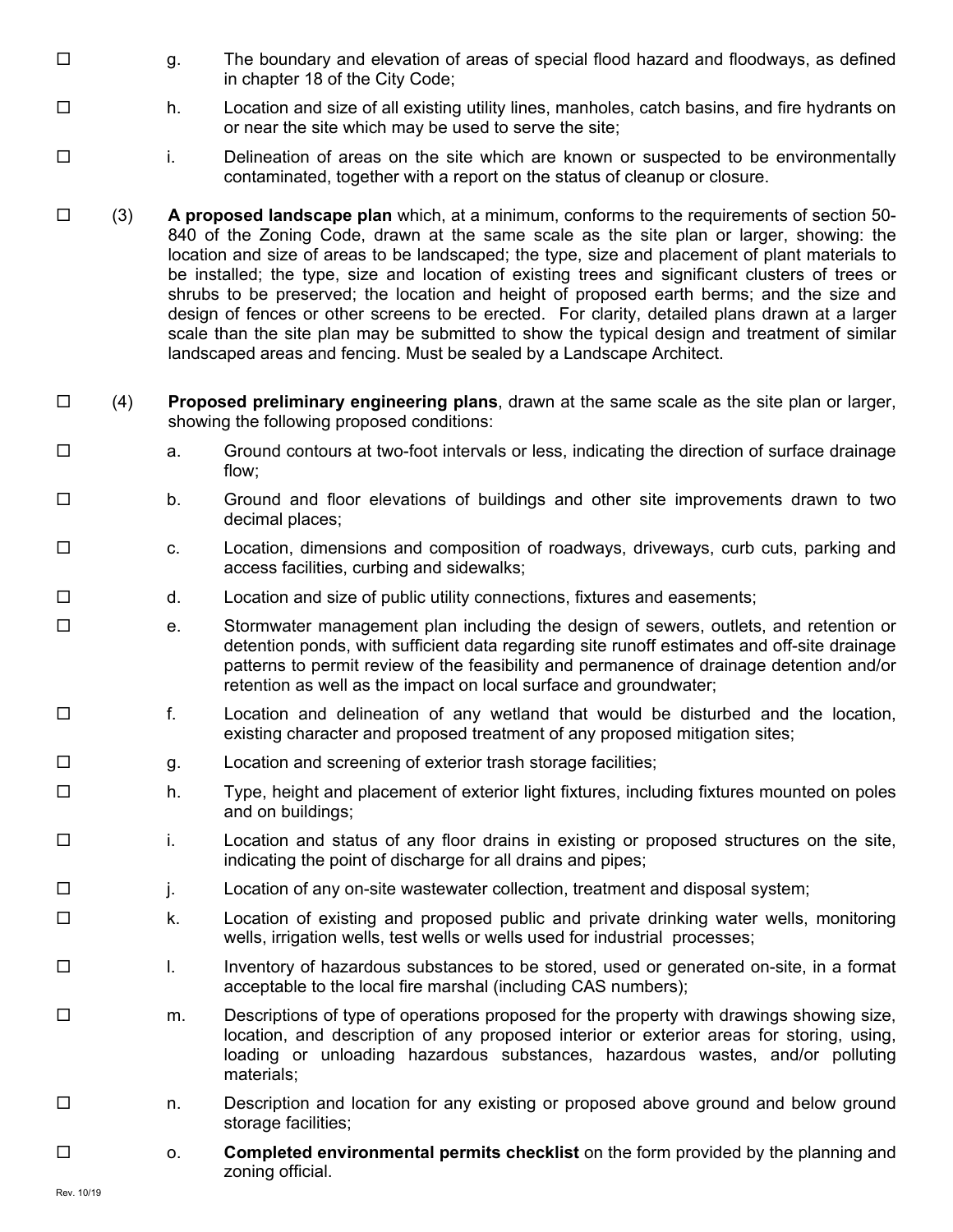- (5) **A traffic impact study** if so required under the provisions of division 4 of article II. (6) **Proposed preliminary building plans**, drawn at an accurate scale, including: □ a. Interior floor plans showing the arrangement and use of rooms for each floor, maximum occupancy and seating plans where applicable;  $\square$  b. Building elevations showing the size, height, architectural style, and exterior materials to be used, and areas intended to be used for wall mounted signage. (7) **A descriptive text** which addresses the following items:  $\square$  a. The design principles followed in preparing the plans and how the plans address the objectives and criteria specified in section 50-38;  $\square$  b. The type of occupants anticipated and the market the project is intended to serve; for nonresidential uses, the intended hours of operation and the expected number of employees; for residential uses, the expected occupancy, the period of leases, and the approximate range of sale prices or rental rates of the proposed dwelling units;  $\square$  c. The land use statistics reflected in the proposed plans as measured against the required conditions in the applicable zoning district;  $\Box$  d. A rationale for any variances from the requirements of this chapter which may be requested as part of the application;  $\square$  e. The proposed construction schedule and staging of the development. (8) **Public art requirement**, which addresses the following items: □ a. This application is to be completed by the Land Use Development Applicant for the above mentioned project. Please complete this application as thoroughly as possible. The information requested is necessary to properly perform a public art review and ensure compliance with section 50-36-8(6) of the City Code. Questions regarding the supplement can be directed to the Planning and Zoning Department, 517-319-6941. (9) **Downtown Development Design Guidelines**, if the proposed project is located within the Downtown Development Authority it must meet the requirements of the "East Lansing Development Guidelines".
- (10) **Lighting,** at a minimum, a photometric plan, including light fixture details and pole height, shall be provided to demonstrate that section 50-155 is met.

 $\overline{a}$ Applicant's Signature **Date**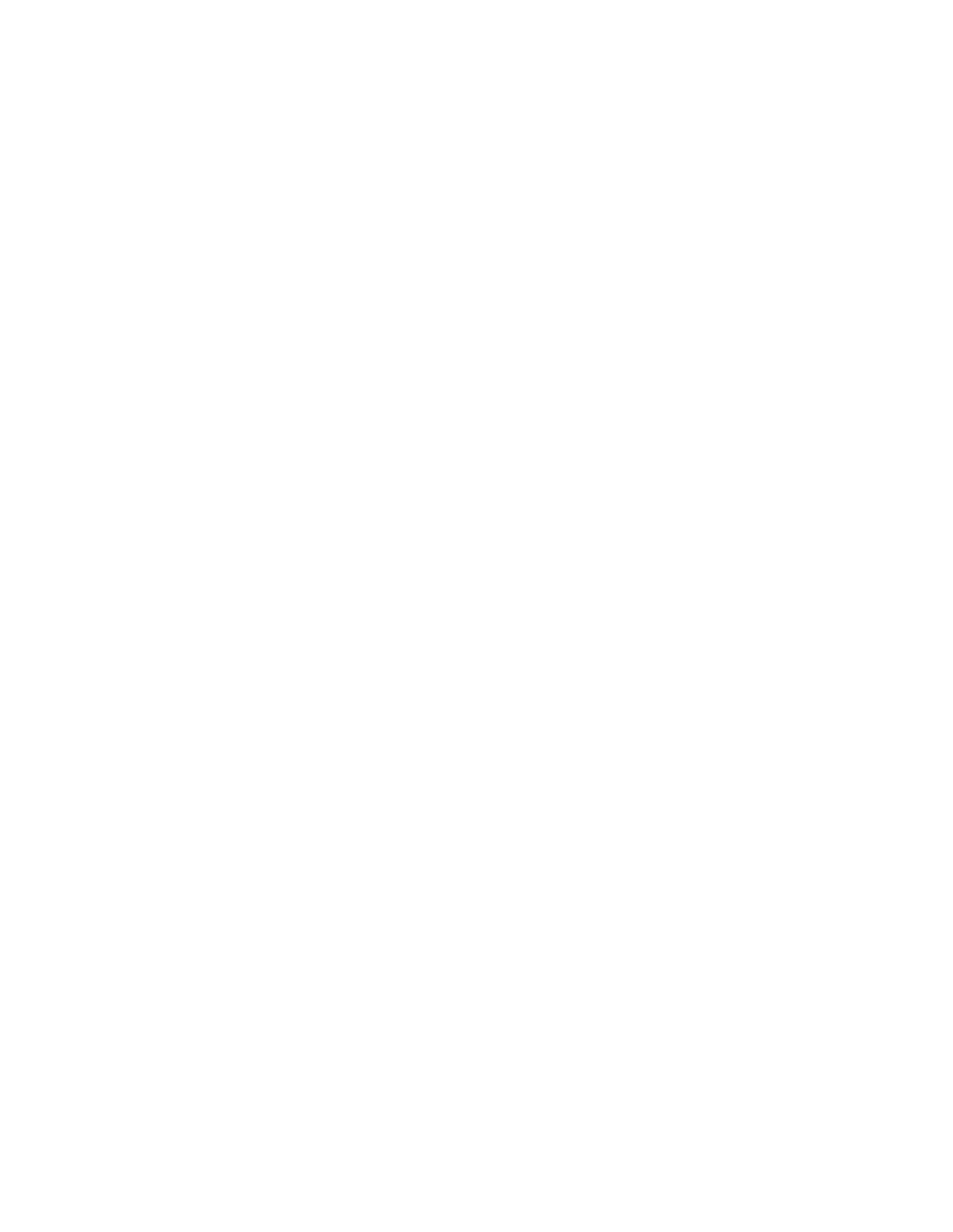# **City of East Lansing Public Art Requirement Supplement**

| Date:                    | Project Name: |                        |                |  |
|--------------------------|---------------|------------------------|----------------|--|
| <b>Property Address:</b> |               |                        |                |  |
| Total Project Cost:      |               | $x 1\% =$ Value of Art |                |  |
| <b>Applicant Name:</b>   |               | Signature:             | (Max \$25,000) |  |

This application is to be completed by the Land Use Development Applicant for the above mentioned project. Please complete this application as thoroughly as possible. The information requested is necessary to properly perform a public art review and ensure compliance with section 50-38(6) of the City Code. Questions regarding this supplement can be directed to the department of Parks, Recreation and Arts, 517- 319-6940.

#### **Project is exempt from Public Art Requirement (check appropriate box if applicable):**

- □ The application of this requirement would constitute a governmental taking or otherwise be contrary to law. Please contact the Zoning Administrator for further instructions.
- $\Box$  A detailed narrative of the basis for an exemption from requirement pursuant to section 50-38(6)d.
- □ The project cost is less than \$500,000.
- $\square$  The project is a residential project containing fewer than four (4) residential units.
- □ The applicant intends to donate an amount equivalent to the value of art shown above to the public art fund. **(Donation is due upon submission of the building permit)**
- $\square$  The project is a renovation of an existing building and has a total project cost less than \$2.5 million.

|                                          | For office use only: |              |
|------------------------------------------|----------------------|--------------|
| $\Box$ Approved by Zoning Administrator: |                      | Date:        |
| $\Box$ Donation received. Date:          | Check#:              | Accepted by: |

#### **Public Art information (select one option below):**

- □ Applicant intends to donate a piece of public art to the City of East Lansing, OR
- □ Applicant intends to install a piece of public art on its property

Location:  $\Box$  Interior - Attach floor plan showing location of art

 $\square$  Exterior - Attach site plan showing location of art

#### **Art Format:**

|               |  | $\Box$ Sculpture $\Box$ Painting $\Box$ Mosaic $\Box$ Mixed Media $\Box$ Performing Art $\Box$ Digital $\Box$ Architecture |  |
|---------------|--|----------------------------------------------------------------------------------------------------------------------------|--|
| $\Box$ Other: |  |                                                                                                                            |  |

#### **Artist information:**

|                              | Name: 2008.000 million and 2008.000 million and 2008.000 million and 2008.000 million and 2008.000 million and |                                                                                                                                                                                                                               |
|------------------------------|----------------------------------------------------------------------------------------------------------------|-------------------------------------------------------------------------------------------------------------------------------------------------------------------------------------------------------------------------------|
|                              |                                                                                                                |                                                                                                                                                                                                                               |
|                              |                                                                                                                | Website: _________________________________                                                                                                                                                                                    |
| <b>Required attachments:</b> |                                                                                                                |                                                                                                                                                                                                                               |
|                              |                                                                                                                | $\Box$ Floor or Site Plan $\Box$ Full color rendering of art piece, to scale $\Box$ Documentation to demonstrate the value of the art piece                                                                                   |
|                              | For office use only:                                                                                           |                                                                                                                                                                                                                               |
|                              |                                                                                                                | Date: Date: Date: Date: Date: Date: Date: Date: Date: Date: Date: Date: Date: Date: Date: Date: Date: Date: Date: Date: Date: Date: Date: Date: Date: Date: Date: Date: Date: Date: Date: Date: Date: Date: Date: Date: Date: |
|                              | Art Commission Action: □ Approved □<br>Denied                                                                  |                                                                                                                                                                                                                               |